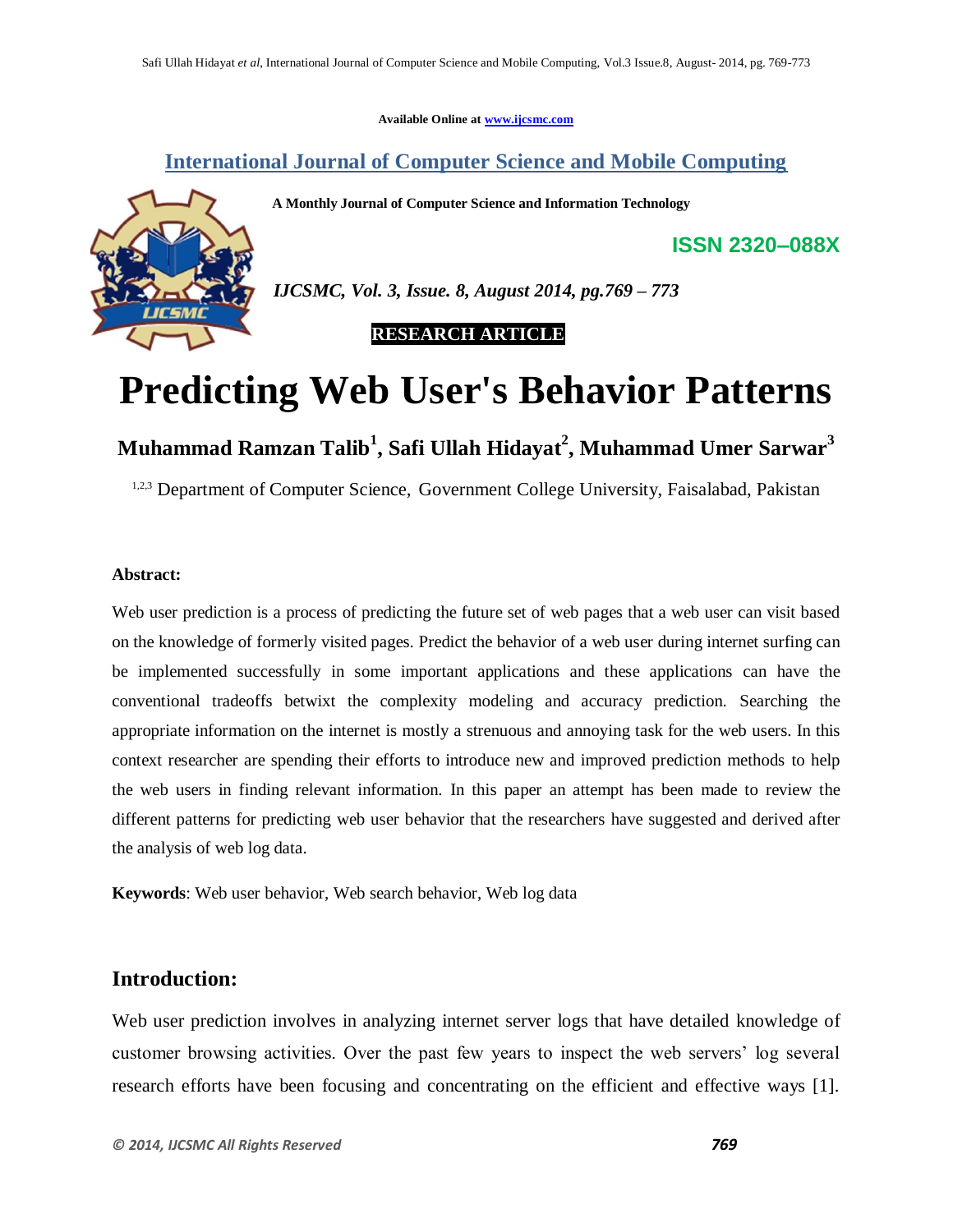Web mining is a significant approach to take out functional information from the web data and identify the user behavior on a web page. With the help of extracted information researchers can identify the patterns about network users' behavior, traffic and interaction between web-pages and web users. Additionally, these patterns are used to facilitate the strategies making in business management such as internet site maintaining, directional marketing, page personalization and so on. The web mining is classified into three types on the basis of data types: (1) web content mining (2) web usage mining (3) web structure mining. Web content mining (WCM) concentrates on the real information in the web pages such as graphics and text. Web usage mining (WUM) analyzes web logs counting page references, timestamps and IP addresses and so on. Web structure mining (WSM) analyzes the hyperlinks to discover web pages structure knowledge [2]. Mining of interesting information from internet data has turn out to be more famous and as a result of that internet mining is a large application of data mining you huge internet data repositories [3]. Basic principle of web mining is to find out the useful knowledge and information from those of network hyperlink structure, data used and page content. Web mining used the technology of data mining, due to the web data heterogeneity and semistructured or structured nature [4].

#### **Methodology:**

The process that we adopted in this study is based on the research skills of the authors. For source selections certain limitations have been considered: studies incorporated in the selected sources must be relevant to our topic and these sources must be available on web. The review protocol is designed by using above mentioned keywords; web-users behavior, web search behavior and web usage mining and web log data. The sources considered to conduct this review includes: Springer, Elsevier Ltd, IEEE and JEDM. An additional step in the search process is performed by searching the related work area of the selected papers to boost the review potency by confirming that no helpful reference is fails to notice during the search process. Once the sources had been defined, it was necessary to describe the process and the criteria for study selection and evaluation. The inclusion and exclusion criterion for this study is strictly limited to studies that contain content regarding the web-users predictions behaviors, web-users interests and web-users activities.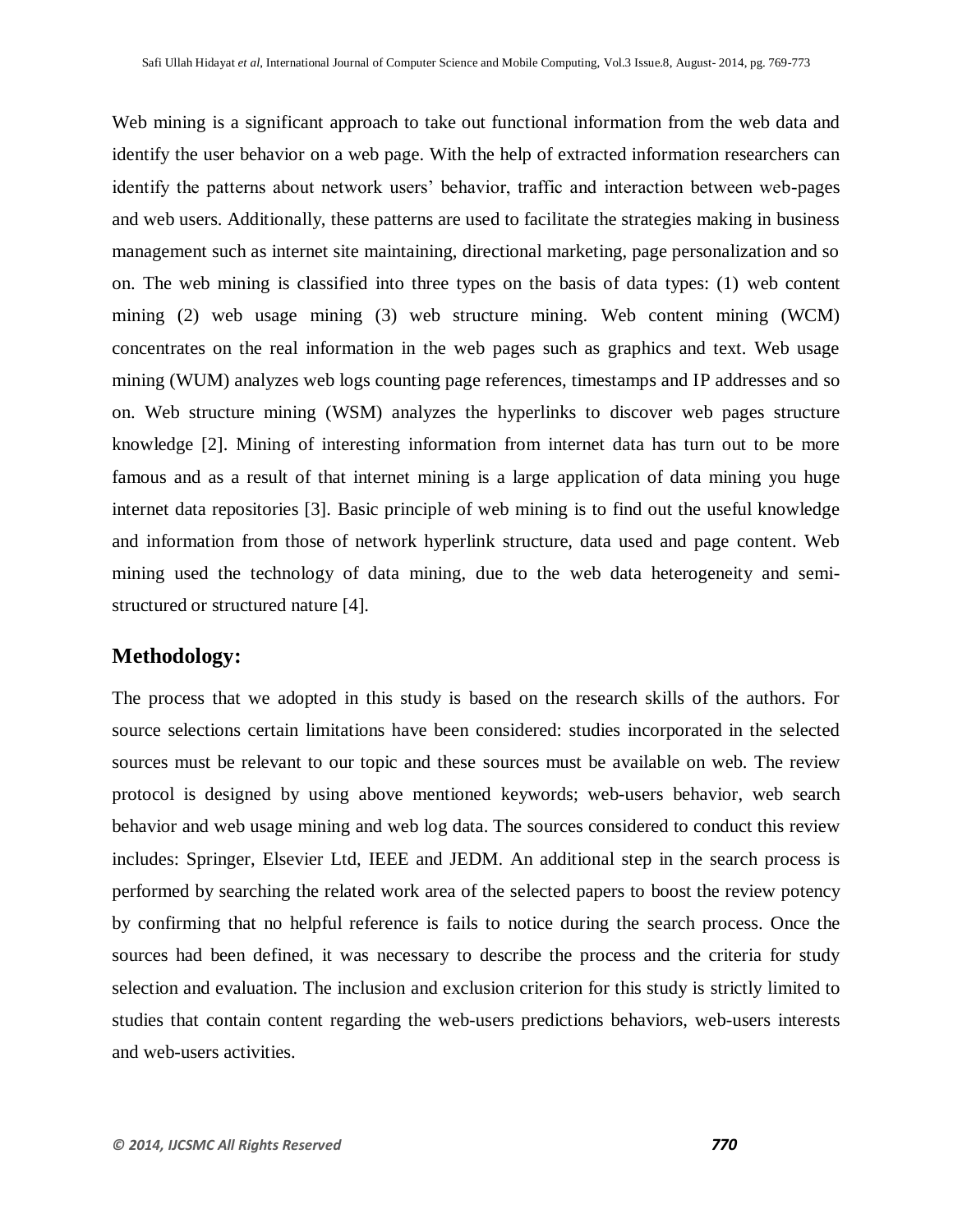## **Results and Discussion:**

The most two most familiar models of web user prediction are: tree-based and sequence-based models. The HPG (Hypertext Probability Grammar) with Markov chain statement is a type of model which is sequence-based, that propose the next chain is predictable by the possibility of a given production. Hypertext Probability Grammar with concept hierarchy is a model which is tree-based proposes the mining efficacy control by the configuration of website. These studies analyze the HPG and apply matrix technique of clustering to dig out the visual representation of customer navigation behavior. The HPG shows a collection of sessions assemble by the web log analyzing to supply a model that shows a hypertext probability system traversed by the customer. It has been effectively used in different algorithms and actual applications including web usage outline mining, Markov assumptions, web navigation guide, and others [1]. An approach for web server' log analysis is also proposed in [1]. The main objective of this approach is: rearrange the web site into the hierarchical structure to increase query efficiency, incorporate the semantic constraints with the hierarchical construction to allow the customer to use normal language as an inquiry input to database and construct the customer profile matrix and compress the matrix into clusters of customer who united the common characteristics. In [2] the two-step K-means cluster algorithm proposed to web usage mining patterns with four attributes to dig out from the collected information. The four attributes are: specifically relative entropy, category number, page access times and element of categories are able to reflect consumers' activities, preference and information scope which can exemplify users' requirements in various aspects. But conventionally, web usage mining (WUM) technologies always analyze information collected from a single web site, when relate those approaches in to numerous web sites, the entire consumer's behaviors can be explained and the exposed pattern be capable of referred by on the whole web sites. Therefore, web usage mining bears the challenges of information availability, diversity of user's behaviors, mining efficiency, evolving usage patterns and features selection. In [3] web page prediction representation was designed to give the respond of web user's next contact based on model of Markov and clustering via association rule with algorithm to provide a better prediction of client's next page access as shows in fig 1.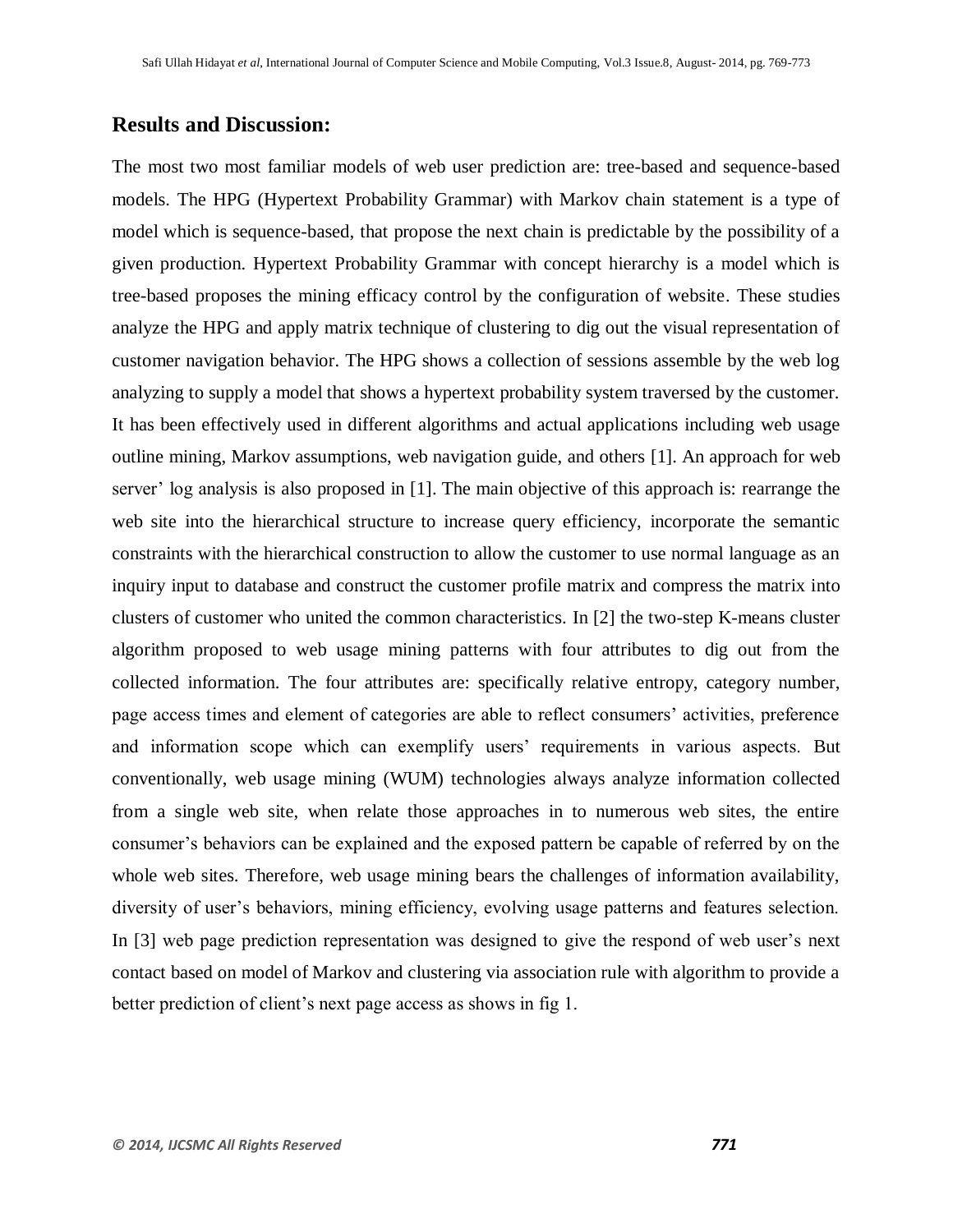



Precisely predicting web customer access behavior can reduce the user perceived latency that is crucial in the quickly growing World Wide Web. While traditional models of Markov have helped to calculate user's access behavior. These models have very serious boundaries. So the novel clustering Markov model with algorithm accessible to analyze and evaluate for the prediction of web access accurately which gives high accuracy.

In [5] analysis of users' behavior on web 2.0 sites has been done by taking data from data three social networking sites. In that analysis the creators of SNS are interviewed for the recognition of Google analytics and daily data of these sites are collected. The purpose of recognition of Google analytics was: Determine the vital measures and examine the relation between them, find out the commonalities throughout these three case companies and give administrative implications primarily based on statistical outcomes. The metrics that used in Google analytics were: Bounce rate which is the percentage of a page visits, Visitor which is a user that visits the page or site, % NV is a number of new visits by users who never visited the page or site before, ATOP is average time on a page, PV is pages number divided on the basis of visits, ATOS, which is the average time on site, Visitors is the quantity of time in which visitor has been on site.

### **Conclusion:**

Web user prediction has become very significant in order to facilitate the web users to find relevant information. Though, identifying different user's behavior pattern by analyzing web log data is a tough and costly. But there is still a lot more work needs to be done on this area.